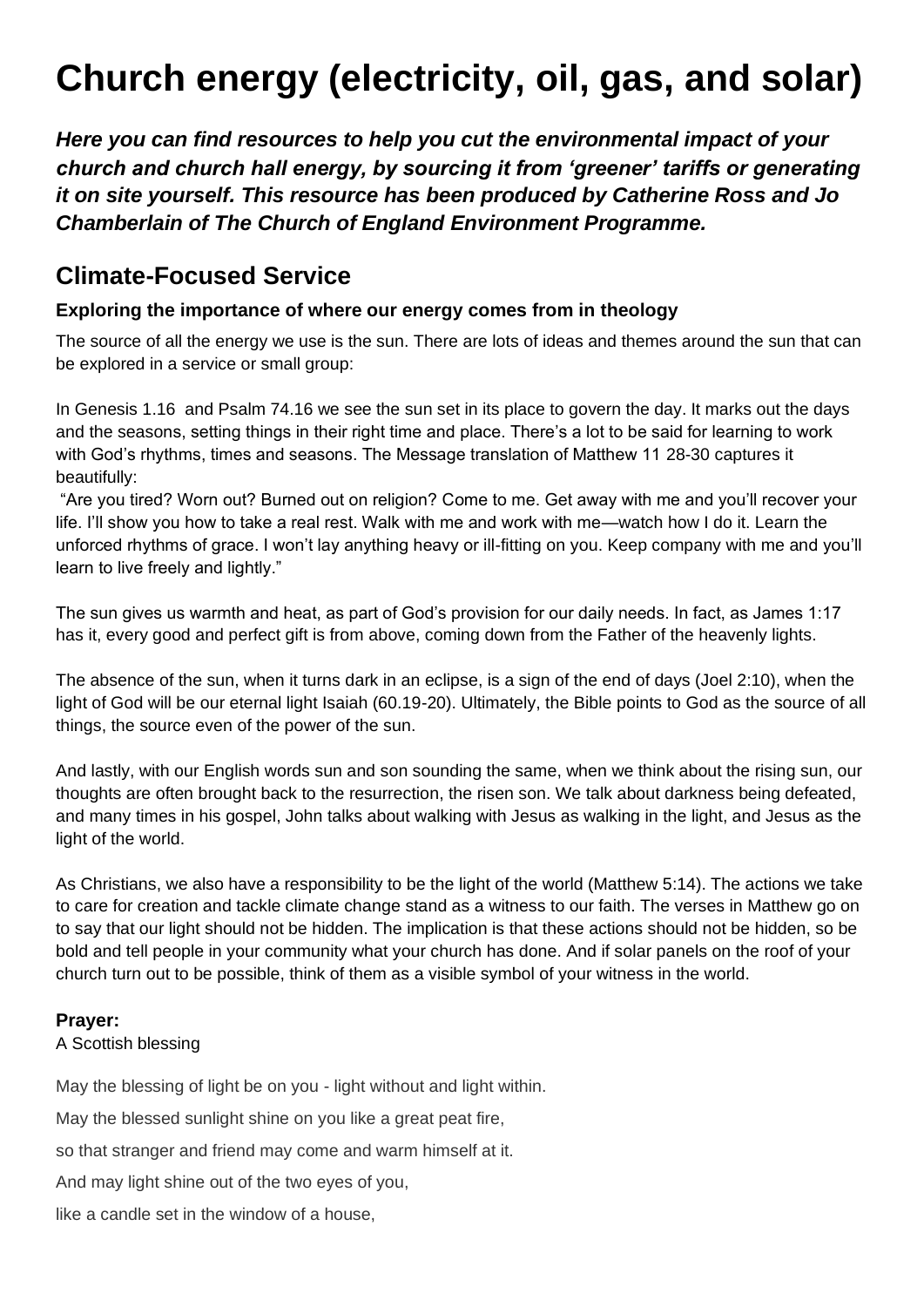bidding the wanderer come in out of the storm.

And may the blessing of the rain be on you,

may it beat upon your Spirit and wash it fair and clean,

and leave there a shining pool where the blue of Heaven shines,

and sometimes a star.

And may the blessing of the earth be on you,

soft under your feet as you pass along the roads,

soft under you as you lie out on it, tired at the end of day;

and may it rest easy over you when, at last, you lie out under it.

May it rest so lightly over you that your soul may be out from under it quickly; up and off and on its way to God.

And now may the Lord bless you, and bless you kindly. Amen.

# **Commit**

The energy a church uses makes up the biggest part of its carbon footprint. What you do about it is one of the key steps in working towards the church greening schemes. Make sure you sign up to the scheme for your church:

- If you're in Scotland, check out [Eco Congregation Scotland.](https://eur02.safelinks.protection.outlook.com/?url=https%3A%2F%2Fwww.ecocongregationscotland.org%2F&data=04%7C01%7Cjo.chamberlain%40churchofengland.org%7Cd6f353d1e6374873ab2308d91f8dfa06%7C95e2463b3ab047b49ac1587c77ee84f0%7C0%7C0%7C637575516916711667%7CUnknown%7CTWFpbGZsb3d8eyJWIjoiMC4wLjAwMDAiLCJQIjoiV2luMzIiLCJBTiI6Ik1haWwiLCJXVCI6Mn0%3D%7C1000&sdata=Fk3dHq0Npf7ZgCdTOtkDdwk503C8AVpmckwW08BRceQ%3D&reserved=0)
- For churches in England and Wales we encourage you to join the [Eco Church](https://eur02.safelinks.protection.outlook.com/?url=https%3A%2F%2Fecochurch.arocha.org.uk%2F&data=04%7C01%7Cjo.chamberlain%40churchofengland.org%7Cd6f353d1e6374873ab2308d91f8dfa06%7C95e2463b3ab047b49ac1587c77ee84f0%7C0%7C0%7C637575516916721662%7CUnknown%7CTWFpbGZsb3d8eyJWIjoiMC4wLjAwMDAiLCJQIjoiV2luMzIiLCJBTiI6Ik1haWwiLCJXVCI6Mn0%3D%7C1000&sdata=%2FtwJcwEukUb3kRGhqdC2qV6NiYZ4X7lO0p9638H1WOg%3D&reserved=0) programme.
- If you're from a church in Ireland, try [Eco Congregation Ireland.](https://eur02.safelinks.protection.outlook.com/?url=https%3A%2F%2Fwww.ecocongregationireland.com%2F&data=04%7C01%7Cjo.chamberlain%40churchofengland.org%7Cd6f353d1e6374873ab2308d91f8dfa06%7C95e2463b3ab047b49ac1587c77ee84f0%7C0%7C0%7C637575516916721662%7CUnknown%7CTWFpbGZsb3d8eyJWIjoiMC4wLjAwMDAiLCJQIjoiV2luMzIiLCJBTiI6Ik1haWwiLCJXVCI6Mn0%3D%7C1000&sdata=3%2Fud2pzco3LwwLvbOQsfVcTYoMpeqYV7S93vYZZZKas%3D&reserved=0)
- For Catholic congregations, we suggest signing up to [Live Simply.](https://eur02.safelinks.protection.outlook.com/?url=https%3A%2F%2Fcafod.org.uk%2FCampaign%2FLivesimply-award&data=04%7C01%7Cjo.chamberlain%40churchofengland.org%7Cd6f353d1e6374873ab2308d91f8dfa06%7C95e2463b3ab047b49ac1587c77ee84f0%7C0%7C0%7C637575516916731654%7CUnknown%7CTWFpbGZsb3d8eyJWIjoiMC4wLjAwMDAiLCJQIjoiV2luMzIiLCJBTiI6Ik1haWwiLCJXVCI6Mn0%3D%7C1000&sdata=PtUXDLb7WIB3b0Dat8U5KIyzQPe5YekLy7n%2BdnemoH4%3D&reserved=0)

#### **Resources to help you commit to change as a community**

The easiest step a church can take towards cutting its carbon footprint is switching to 100% renewable electricity. The recent report on our "Energy Footprint" showed that just switching to green electricity could cut the carbon footprint of the Church of England by a massive 22%.

Today, why not find out what tariff your church is on, and how 'green' it is?

#### **A 100% renewable electricity tariff + electric heating = net zero carbon**

If your church is heated by electric heating (be it panel heaters, pew heater, suspended heaters, far infra red radiant heaters, or heat pumps) **and** if your electricity is from a 100% renewable tariff, then your church is very largely 'net zero carbon'. Whilst it's not quite that simple, it's not far wrong. Even if your heating is still oil or gas, then switching is beneficial, because at least the electricity which runs your lights, AV equipment, and kitchen appliances becomes net zero.

#### **100% bio-methane 'green' gas + gas heating = net zero carbon**

Less wide-spread, and a little more confusing, is the whole subject of 'green gas'. There are a couple of providers who sell 100% bio-methane gas, and others which say they offer green gas but achieve this through providing standard mains gas (or a mixture) and purchasing carbon offsets. Currently, 100% bio-methane is quite expensive, and will be several times the cost of standard gas. However, if your church is willing to cover this additional cost, then switching to 100% biomethane to run your gas boiler will make your church heating 'net zero carbon'.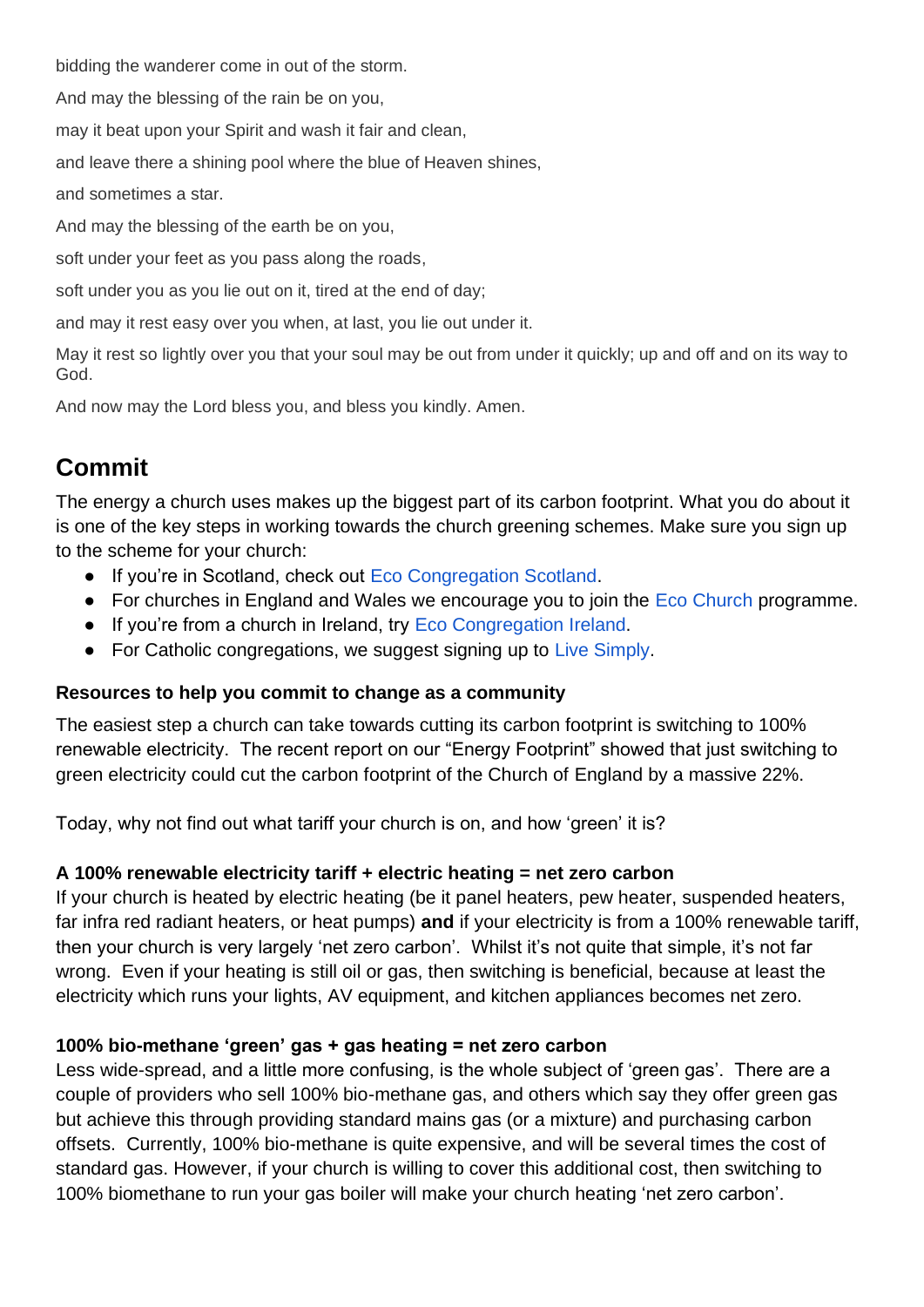If you decide to look at a company that claims to have carbon-neutral gas through offsetting, we'd advise checking carefully what form of offsetting they use.

### **But how green is green?**

It can be very tricky to work out how 'green' any particular tariff is. You might want to consider:

- Whether a company's tariffs are *all* renewable, and if not how great a proportion is renewable;
- Whether they rely on offsetting to become 100% renewable;
- Whether any is generated from nuclear power;
- Whether the company has its own generation and how much, or is purchasing Renewable Energy Guarantees of Origin (REGOs) from others;
- Whether the electricity is all UK generated;
- Whether the company is wholly or partly owned, or benefits from, investments by a fossil fuel major.
- Whether the company itself invests in new renewable capacity.
- Whether the company has committed to building no new fossil fuel power stations.

It can be hard to tell the answers without research.

Whilst it is a few months old, this article from Which? magazine is a very useful read, and you can scroll down to the comparison table: [https://www.which.co.uk/news/2019/09/how-green-is-your](https://www.which.co.uk/news/2019/09/how-green-is-your-energy-tariff/)[energy-tariff/](https://www.which.co.uk/news/2019/09/how-green-is-your-energy-tariff/)

The Ethical Consumer magazine rated electricity companies and identified the things which companies can do which they consider makes a meaningful difference. These are building renewables themselves, buying renewable electricity through 'power purchase agreements' (PPAs), which give generators security, and committing to not building any more fossil fuelled plants. The companies that passed these tests when they last did their ratings were Ecotricity, Good Energy and Green Energy UK. To read the detailed ratings, you need to subscribe to the magazine, however [the main article still gives a very useful overview.](https://www.ethicalconsumer.org/energy/shopping-guide/energy-suppliers)

## **How to switch?**

Some denominations, such as the Church of Scotland, run their own central energy procurement schemes with a green tariff. Contact your head office to find out.

Church of England and Church in Wales churches can easily switch to 100% UK renewable electricity through the Energy Basket from Parish Buying, and can ask for a quote at the same time for green gas.

<https://www.parishbuying.org.uk/categories/energy/energy-basket>Joint procurement is likely to give you a better price than procuring direct.

You can be confident the electricity procured through the Energy Basket is all 100% UK renewables with no nuclear in the mix. The energy company providing it is Total Oil and Gas. If this is of concern to your church, you can instead ask Parish Buying for your quotation to include options from a specialist electricity company that is fully renewable in *all* its activities.

If your denomination doesn't offer a central green tariff, any church can switch via [Church Buying,](https://www.churchbuying.org.uk/switch-to-green) which uses energy suppliers that only put electricity into the national grid from 100% green sources.